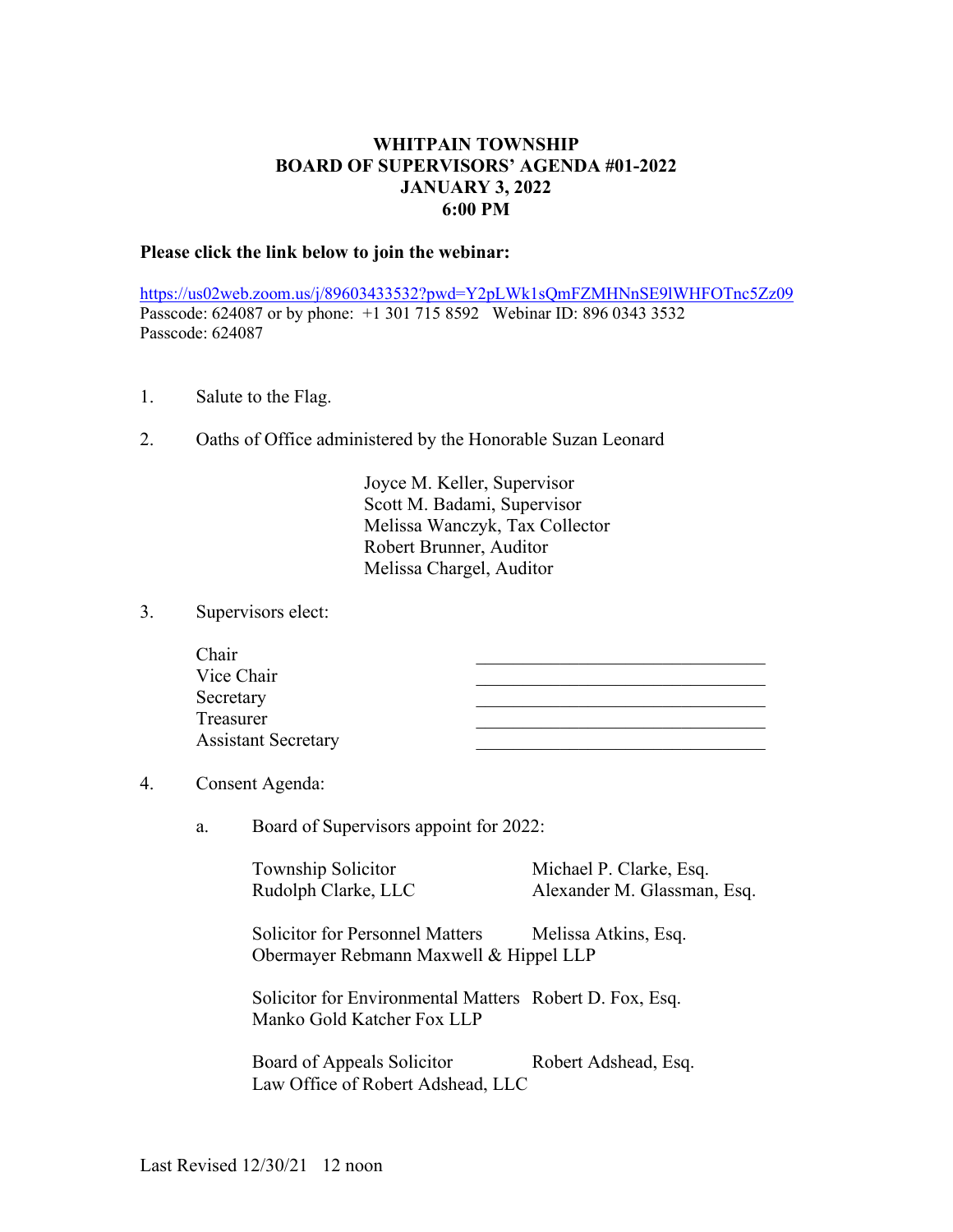|    | <b>Planning Consultant</b>                                                | <b>Land Concepts</b>     |  |  |
|----|---------------------------------------------------------------------------|--------------------------|--|--|
|    | <b>Sewer Consulting Engineer</b><br><b>SC</b> Engineers                   | Alfred S. Ciottoni, P.E. |  |  |
|    | <b>Traffic Engineering Consultants</b><br><b>McMahon Associates</b>       | Casey A. Moore, P.E.     |  |  |
| b. | Board of Supervisors confirm 2022 appointment by Zoning Hearing<br>Board: |                          |  |  |
|    | Zoning Hearing Board Solicitor                                            | Robert Adshead, Esq.     |  |  |
| c. | Motion to approve the following rates of service for 2022:                |                          |  |  |
|    | <b>Township Solicitor</b>                                                 | \$185/hr.                |  |  |
|    | Zoning Hearing Board Solicitor                                            | \$150/hr.                |  |  |
|    | Board of Appeals Solicitor                                                | \$150/hr.                |  |  |
|    | <b>Solicitor for Personnel Matters</b>                                    | \$295/hr.                |  |  |
|    | <b>Solicitor for Environmental Matters</b>                                | \$695/hr.                |  |  |
|    | <b>Planning Consultant</b>                                                | \$125/hr.                |  |  |
|    | <b>Sewer Consulting Engineer</b>                                          | \$155/hr.                |  |  |
|    | <b>Traffic Engineering Consultant</b>                                     | \$195/hr.                |  |  |
|    |                                                                           |                          |  |  |

d. Supervisors appoint and re-appoint terms of office on Township Boards and Commissions as follows:

| <b>TERM</b> | <b>EXPIRES</b> |  |
|-------------|----------------|--|
|             | December 31:   |  |

| Board of Appeals                               | 5 years                | 2026 | Paul Walsack |
|------------------------------------------------|------------------------|------|--------------|
| Human Relations Comm                           | 3 years                | 2024 |              |
| Human Relations Comm 3 years Alt #1            |                        | 2024 |              |
| Park & Open Space Board 5 years                |                        | 2026 |              |
| Park & Open Space Board 5 years                |                        | 2026 |              |
| Park & Open Space Board 4 years (vacancy) 2025 |                        |      |              |
| Planning Commission                            | 4 years                | 2025 | John O'Hara  |
| Planning Commission                            | 4 years                | 2025 | Joe Habboush |
| Planning Commission                            | 4 years Alt #1         | 2025 | John Miller  |
| Planning Commission                            | 4 years Alt #2         | 2025 | Marie Golson |
| Shade Tree Commission                          | 5 years                | 2026 |              |
| Zoning Hearing Board                           | 5 years                | 2026 |              |
| Zoning Hearing Board                           | 4 years (vacancy) 2025 |      |              |
| Zoning Hearing Board                           | 2 years (vacancy) 2023 |      |              |
| Wissahickon Library                            | 3 years                | 2024 | Juan Varleta |
| Vacancy Board Chair                            | 1 year                 | 2022 |              |
|                                                |                        |      |              |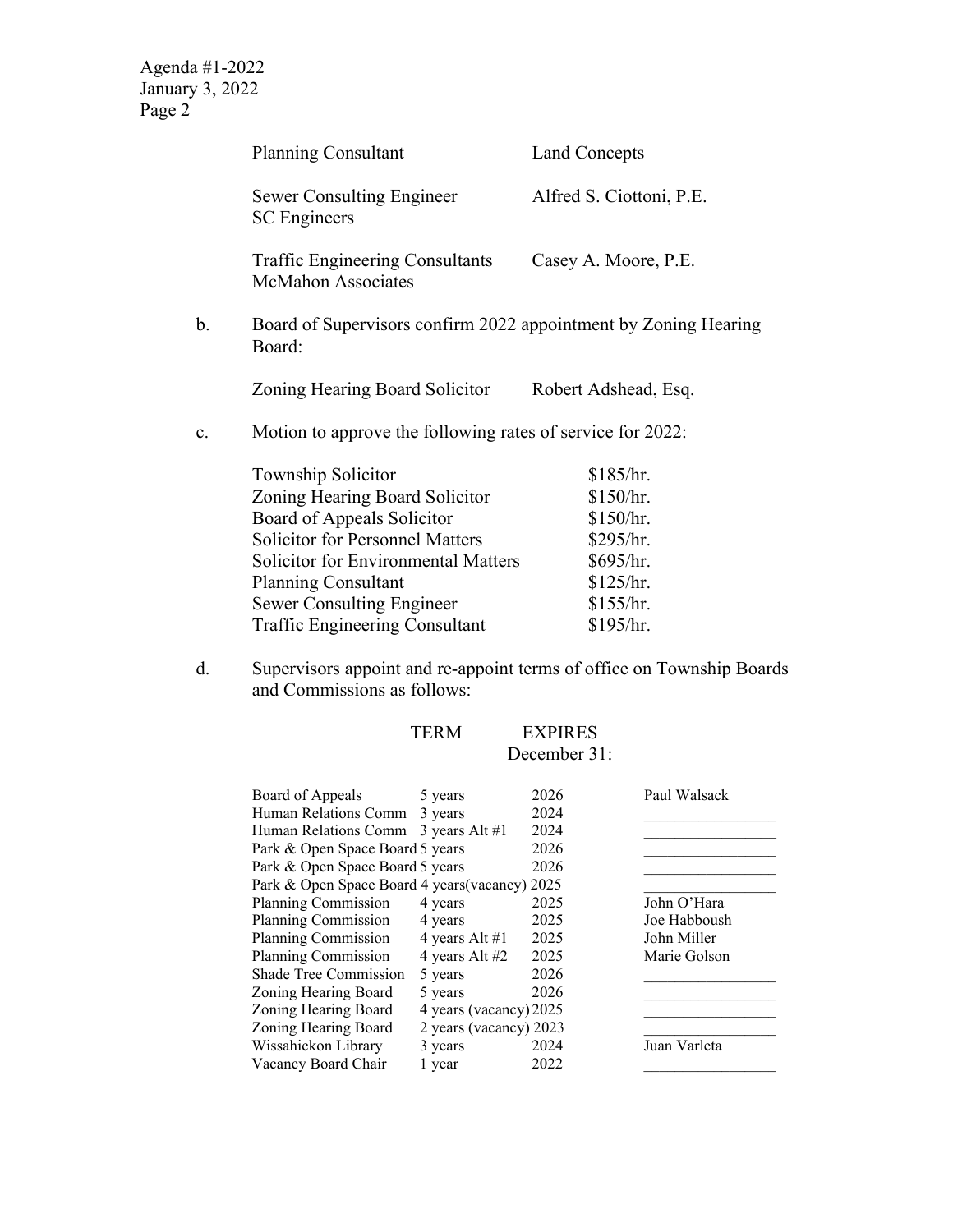- e. Motion to extend the Township Manager's employment agreement for a two-year term expiring December 31, 2023.
- f. Motion to authorize the five (5) present members of the Board of Supervisors, Township Manager, and Director of Finance to sign all Whitpain Township fund checks.
- g. Motion to authorize the Township Manager, and Director of Finance to sign payroll checks, and authorizing payroll checks to be paid in 2022 without monthly motion.
- h. Motion to authorize the Township Manager to prepare checks pending Board approval of the monthly voucher list. (To be signed by authorized personnel when necessary to meet the Township's obligations.)
- i. Motion to set the Treasurer's Bond for 2022 at \$1,000,000.
- j. Motion to authorize the Director of Finance to transfer funds among the various Township accounts.
- k. Motion to disburse and replenish petty cash funds for select departments for the year 2022, as follows:

| Finance            | \$500 |
|--------------------|-------|
| Police             | \$500 |
| Public Works \$250 |       |
| Parks & Rec \$250  |       |

In the event of an emergency, the Township Manager is authorized to temporarily increase petty cash funds at his discretion.

- l. Motion to name TD Bank and PLGIT as depositories for Township funds for 2022, fulfilling the requirements of the Township's investment policy for investment of Township funds.
- m. Motion to set the 2022 mileage reimbursement rate at \$.585 per mile for use of personal vehicles for Township business.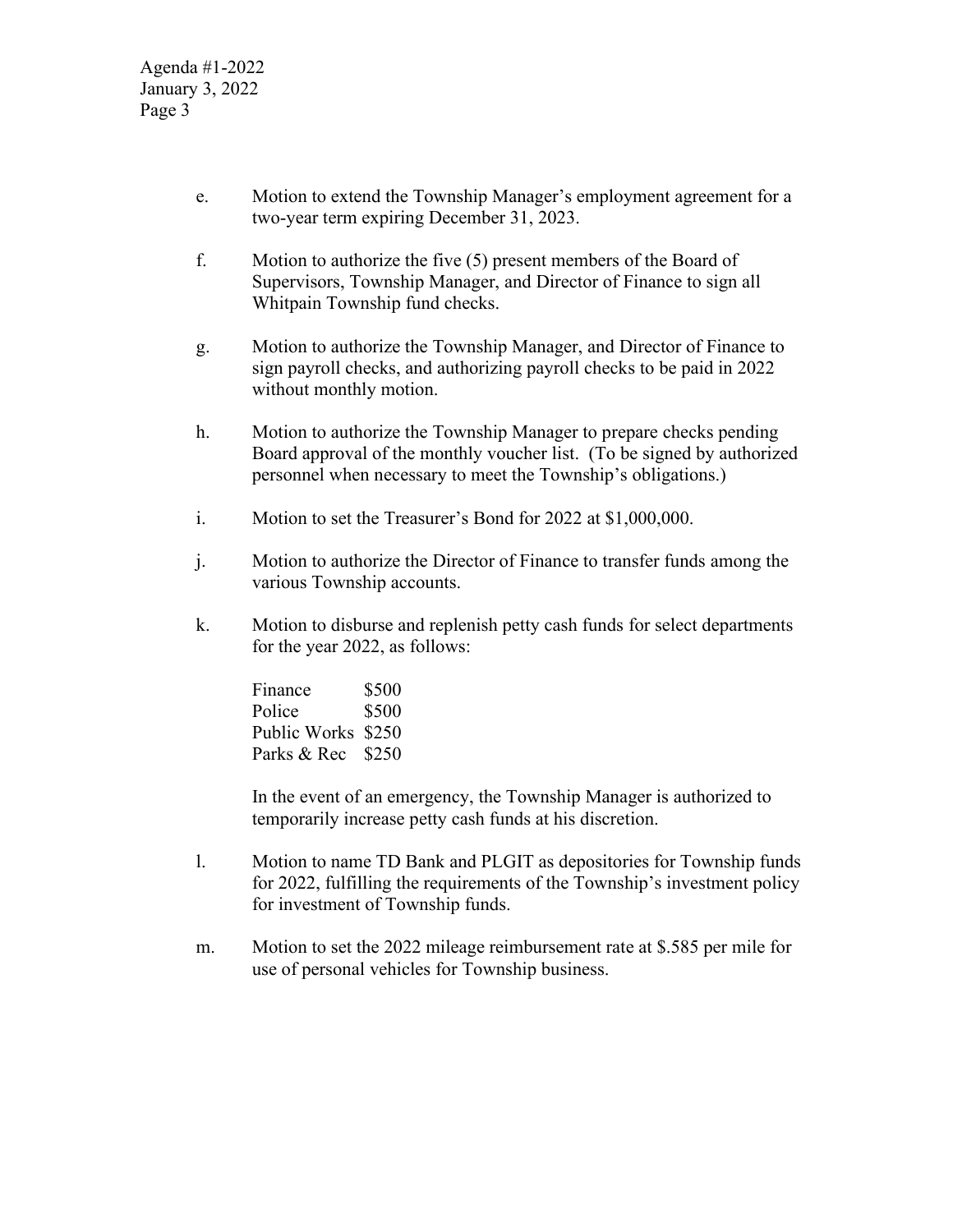- n. Motion to authorize the Chairman and Secretary to sign on behalf of Whitpain Township all Declarations of Covenants, Easements and Restrictions Concerning Stormwater Facilities Agreement between individual property owners and Whitpain Township after the township engineer has approved the property owner's plans. These agreements address operations and maintenance responsibilities for on-site stormwater management systems that are to be installed on private property.
- o. Confirming motion to approve the 2022 Committee Assignments for Operations and Policy (Supervisors Minnick and Badami), Finance and Pension (Supervisors Koch and Badami), Human Relations Commission (Supervisors Badami and Campolongo) and Emergency Services (Supervisors Campolongo and Keller).
- p. Supervisors schedule meetings for 2022 as follows:

Tuesday, January 18 – Business Meeting – 6 p.m. Tuesday, February  $1 - Work Session - 6 p.m.$ Tuesday, February  $15 - \text{Business Meeting} - 6 \text{ p.m.}$ Tuesday, March 1 – Work Session – 6 p.m. Tuesday, March 15 – Business Meeting – 6 p.m. Tuesday April 5 – Work Session – 6 p.m. Tuesday, April 19 – Business Meeting – 6 p.m. Tuesday, May 3 – Work Session – 6 p.m. **Wednesday**, May 18 – Business Meeting – 6 p.m. Tuesday, June 7 – Work Session – 6 p.m. Tuesday, June  $21 - \text{Business Meeting} - 6 \text{ p.m.}$ Tuesday, July  $5 -$  Work Session  $-6$  p.m. Tuesday, July 19 – Business Meeting – 6 p.m. Tuesday, August  $2 - Work Session - 6 p.m.$ Tuesday, August 16 – Business Meeting – 6 p.m. Tuesday, September 6 – Work Session – 6 p.m. Tuesday, September 20 – Business Meeting – 6 p.m. **Thursday**, October 6 – Work Session – 6 p.m. Tuesday, October 18 – Business Meeting – 6 p.m. Tuesday, November 1 – Work Session – 6 p.m. Tuesday, November 15 – Business Meeting – 6 p.m. Tuesday, December 6 – Work Session – 6 p.m. Tuesday, December 20 – Business Meeting – 6 p.m.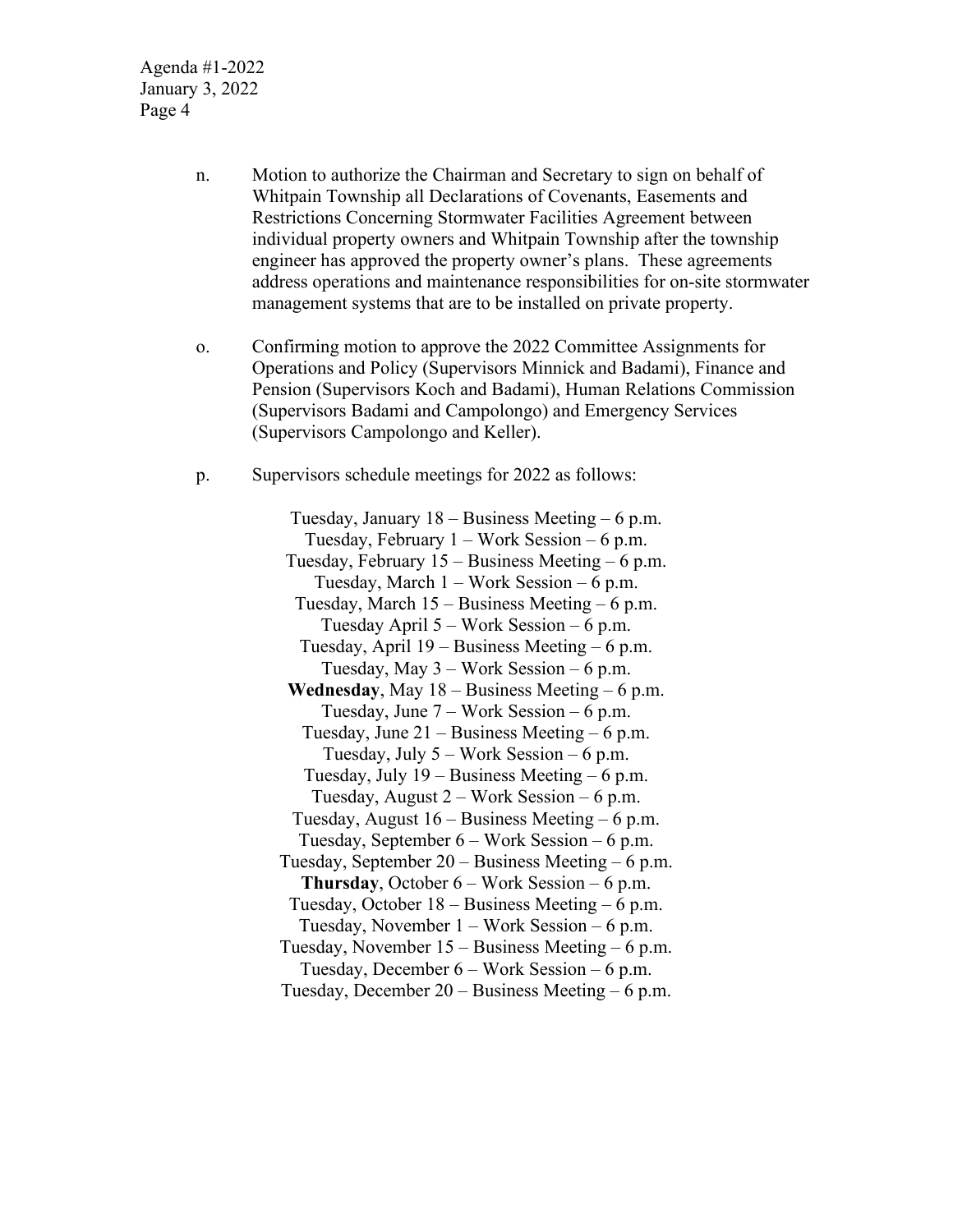> q. Motion to schedule the following as Township 2022 holidays for employees:

> > New Year's Day – January 1 (celebrated 12/31/21) Martin Luther King Day – January 17 Presidents' Day – February 21 Memorial Day – May 30 Juneteenth – June 20 Independence Day – July 4 Labor Day – September 5 Veteran's Day – November 11 Thanksgiving Day – November 24 Friday following Thanksgiving Day Christmas Eve - ½ day - December 23 Christmas Day – December 26 New Year's Eve - ½ day – December 30

Note: Police – Receive holiday hours per contract.

- 5. Motion to certify and and as delegates to the 2022 Pennsylvania State Association of Township Supervisors' Annual Convention in Hershey, April 24 to 27, 2022 with as the voting delegate, and  $\Box$  as the alternate delegate.
- 6. Motion to authorize the Solicitor to prepare a "Ready for 100" resolution, setting goals to be 100% carbon emissions free.
- 7. Motion to authorize the Solicitor to prepare a Responsible Contractor's Ordinance (RCO) to cover public project construction, renovation, operation and maintenance.
- 8. Does the Board of Supervisors wish to take any action on the following Zoning Hearing Board cases scheduled to be heard January  $20<sup>th</sup>$ ?

**NO. 2304-21 – VINCE SHERMAN AND TAMORA LOVE** request a variance from Article VII, Section 160-38 related to Accessory Buildings or Structures with respect to their property located at 1565 Daws Rd., Blue Bell, PA in the Township's R-2 Residential District. Applicant's requested relief, if granted, will allow Applicants to install an accessory structure (Cabana) two feet from the side yard lot line when the Ordinance requires a minimum of five feet.

**NO. 2305-21 – VINCENT AND TRACY MARROCCO** request variances from Article V, Section 160-17 related to Side Yards for Single family Dwellings and from Article XXVIII, Section 160-203 related to Residential Projections into Side Yards with respect to their property located at 1029 Blue Rock Lane, Blue Bell, PA in the Township's R-1 Residential District. Applicant's requested relief, if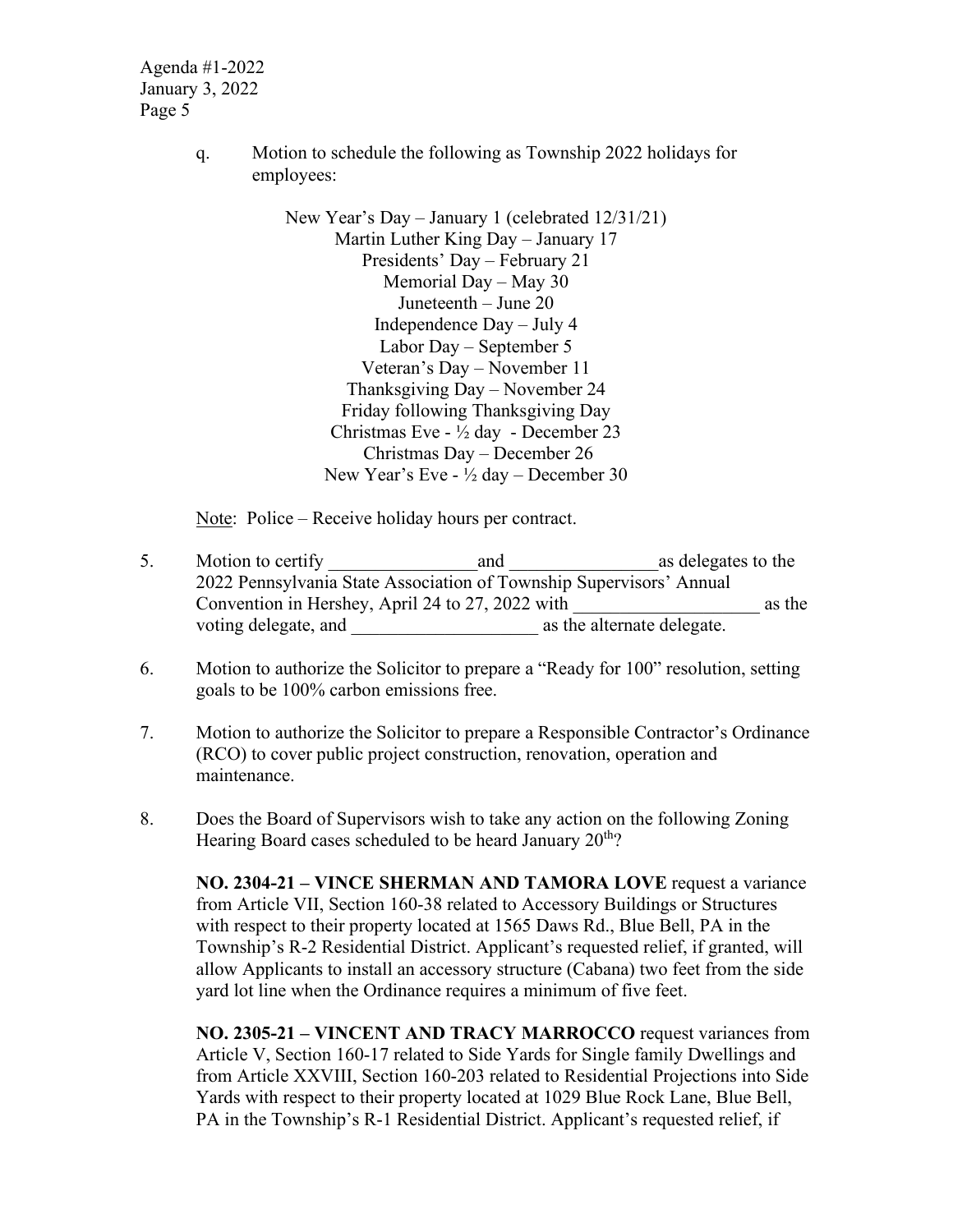> granted, will allow Applicants to construct an 8 foot, 9 inch by 25 feet, three quarters of an inch, one story addition with deck onto the north side of their existing non-conforming residence which will: (1) project into the side yard when the Ordinance prohibits same; and (2) will reduce the minimum side yard width to 33 feet one and three-quarters inches when the Ordinance requires a minimum of 45 feet; and will reduce the aggregate side yard width to 81 feet, one and threequarters inches when the Ordinance requires a minimum aggregate width of 100 feet.

> **NO. 2306-21 – NIEL TAGLIAMONTE** requests variances from Article VII, Section 160-34 related to Side Yards for One Family Detached Dwellings and from Article XXVIII, Section 160-203 related to Residential Projections into Side Yards with respect to his property located at 1518 Sullivan Dr., Blue Bell, PA in the Township's R-2 Residential District. Applicant's requested relief, if granted, will allow Applicant to construct an 12 foot by 18 foot roofed patio in the side of his existing residence which will: (1) project into the side yard when the Ordinance prohibits same; and (2) reduce the minimum side yard width to 13 feet when the Ordinance requires a minimum of 25 feet; and (3) reduce the aggregate side yard width to 48 feet when the Ordinance requires a minimum aggregate width of 60 feet and; (4) allow installation of an emergency standby generator to be located within the minimum side yard 10 feet off the side lot line when the Ordinance does not permit same.

> **NO. 2307-21 – NORMANDY DEVELOPMENT, LP** requests variances from Article XIII, Section 160-77.D.(4).(p) & (t) and Section 160-77.C.(6) related to Special Regulations for Rural Cluster Subdivisions with Historic Preservation, Article XXVII, Section 160-192.B(2)(h) related to Required Off-Street Parking, Article XXIX, Section 160-222 related to Buildings and Article XXIX, Section 160-227 related to Destruction of Building by Fire/Condemnation with respect to its property located at 1401 Morris Rd., Blue Bell, PA in the Township's R-6 Agricultural/Rural Residential District. Applicant's requested relief, if granted, will allow Applicant to demolish an existing non-conforming fire damaged structure on the property and, in its place, construct an expanded non-conforming structure which will: (1) have 381 parking spaces when the Ordinance requires at least 387 parking spaces; and (2) encroach into the minimum perimeter setback for historic preservation when the Ordinance prohibits same; and (3) have 21 guest units where 9 previously existed when the Ordinance prohibits such expansion; and (4) add a .5% increase in impervious surface area when the Ordinance prohibits same; and (5) increase the height of the existing building from 25 feet to 40 feet when the Ordinance prohibits such expansion.